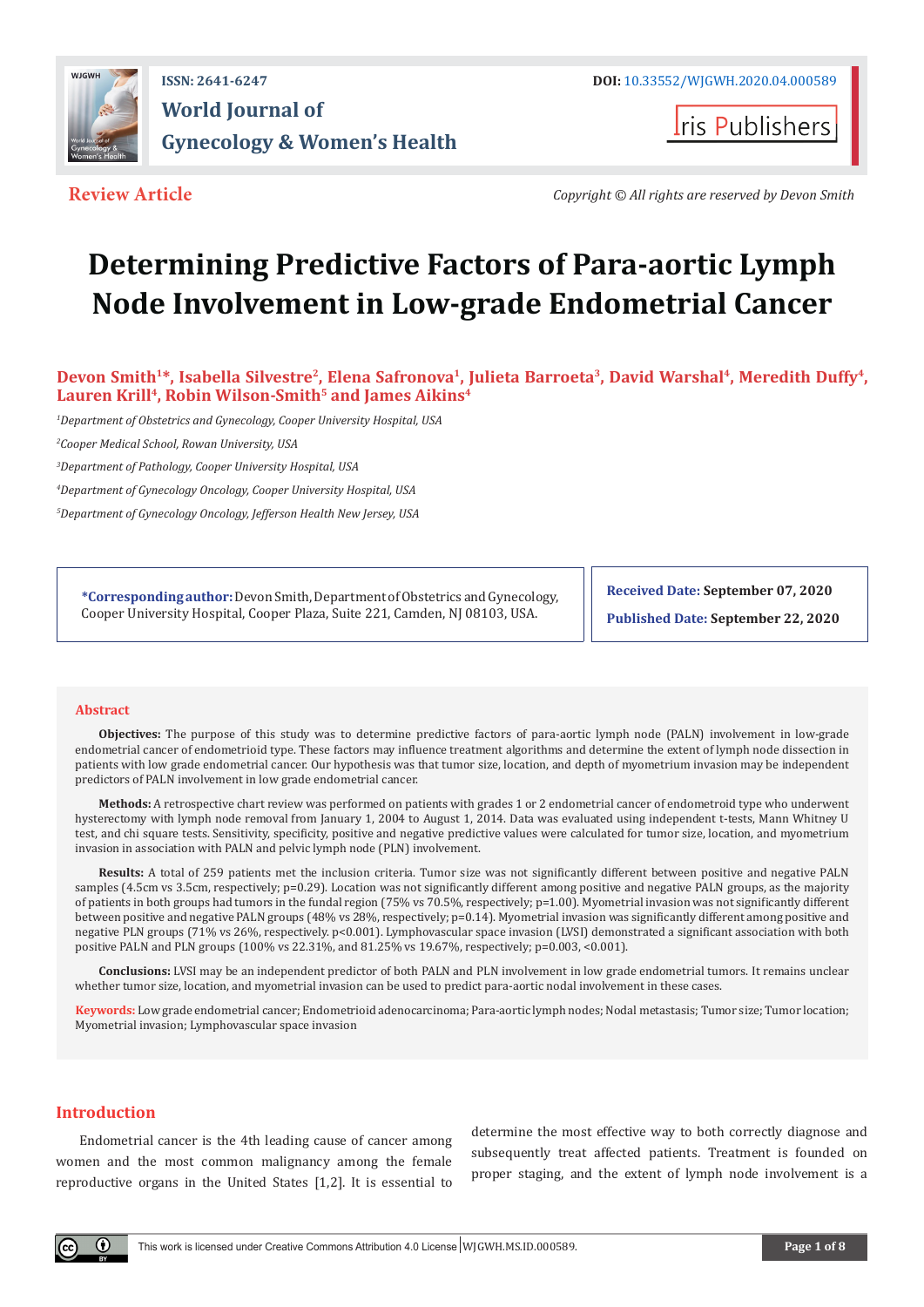critical determinant of tumor stage. Prior authors have attempted to identify predictive factors of pelvic lymph node (PLN) involvement in low grade endometrial cancer [3-7]. However, there is a paucity of research regarding factors such as tumor location, associated specifically with para-aortic lymph node (PALN) involvement in low grade tumors. This is likely due to variations in incidence rates. The overall frequency of PALN dissemination within endometrial adenocarcinoma has been reported as low and also as high as 17%, depending on the tumor stage [4,7-10]. Further delineation of these factors may potentially help guide surgeons in the extent of required surgical dissection. The primary purpose of this study is to evaluate the following factors and their correlation to PALN involvement in low grade endometrial adenocarcinoma of endometrioid type: myometrial invasion, tumor size, tumor location, and lymphovascular space invasion (LVSI). By characterizing these variables, we can further risk stratify patients who may require additional surgical dissection and extensive nodal biopsy.

#### **Materials and Methods**

This study was a retrospective chart review designed to assess the best predictive factors of PALN involvement in low grade endometrial cancer. The protocol and all study materials were submitted and approved by the university's Institutional Review Board. Approval was obtained before any subjects were enrolled. The study was conducted in accordance with the protocol, applicable regulations, and guidelines governing clinical study conduct. To protect subjects' confidentiality, all subjects were assigned a numerical study identifier.

A chart review was performed for all women admitted to Cooper University Hospital with endometrial cancer and subsequent hysterectomy in the identified time frame. Included patients demonstrated grades 1 or 2 endometrial adenocarcinoma with primary histology of endometroid type with surgical lymph node removal during hysterectomy, nonspecific to operative approach, from January 1, 2004 to August 1, 2014. Operative approaches included open total abdominal hysterectomy, robotic hysterectomy, and laparoscopic assisted vaginal hysterectomy. Patients with primary histology of endometrioid cancer and secondary histology of alternative endometrial pathology were still included. Charts were abstracted for demographics such as age, which helped to define the patient population. Exclusion criteria included patients with concurrent gynecologic malignancies such as cervical or ovarian, any non-endometrioid primary histology, and any extensively incomplete pathology or operative reports. No criteria for patient follow up was included as this was strictly a retrospective chart review.

Demographic data and presurgical tumor grade were extracted from individual charts. Size of the tumor, location of the tumor, histology, PALN involvement, PLN involvement, the number of nodes removed, lymphovascular space involvement (LVSI), tumor stage, and the depth of myometrial invasion were all collected directly from pathology reports.

Tumor size was defined as the largest dimension of the tumor listed in the pathology report, in centimeters (cm). If the tumor was listed as "unmeasurable" due to small size, it was reported as 0.1cm for statistical purposes. Final statistics categorized tumor size as greater or less than 5cm. Tumor location was categorized as "fundus" or "lower uterine segment". By standards directly defined by the university board-certified pathologist involved in the study, if the pathology report did not clearly define either location, the measurement of < 3.5cm from ectocervix was used as a cutoff for lower uterine segment location. If no exact measurement was listed but was reported as "close to endocervical junction" or "involved in the lower uterine segment," the specimen was categorized as lower uterine segment. Depth of myometrial invasion was reported as a percentage, either directly stated in the pathology report or calculated from the total myometrial depth.

Data was then evaluated using independent t-tests to compare continuous variables with normal distribution, Mann Whitney U to compare non-parametric continuous variables, and chi square tests to compare proportions. We also evaluated positive and negative predictive values, sensitivity and specificity to examine the predictive values of tumor size, tumor location and myometrium invasion in para-aortic lymph node and pelvic node involvement in the selected cases.

#### **Results**

In total, 498 patient charts were reviewed over the given time period. Of these charts, primary histology was reviewed providing the following findings; 418 endometrioid adenocarcinoma, 63 papillary serous carcinoma, 13 malignant mullerian mixed tumor, 2 clear cell carcinomas, and 2 specimens classified as mixed primary histology (papillary serous with clear cell and mixed papillary serous with endometrioid). Of the patients with primary histology of endometrioid adenocarcinoma, 367 were listed as grade 1 or 2 tumors, and 51 were grade 3. Pelvic and/or para-aortic lymph node sampling was performed on 269 specimens of the grade 1 and 2 tumors. Ten charts were then excluded due to concurrent ovarian or cervical cancer or an extensive amount of missing data from the chart or pathology report. These patients then met inclusion criteria and were included in this retrospective chart review. There were 162 Grade 1 tumors and 97 Grade 2 tumors. Four patients were identified with positive PALN involvement, 16 patients were identified with positive PLN involvement, and 1 patient had both positive PALN and PLN identified. All positive samples were reported by Cooper University Hospital's Department of Pathology (Figure 1).

#### **Tumor size**

Primary outcome compared tumor size with PALN involvement, with additional findings comparing tumor size and PLN involvement. Tumor size was not found to be statistically significantly between positive and negative PALN samples. Mean tumor size for paraaortic positive tumors was  $4.12$ cm  $(+/-2.0)$  and the median was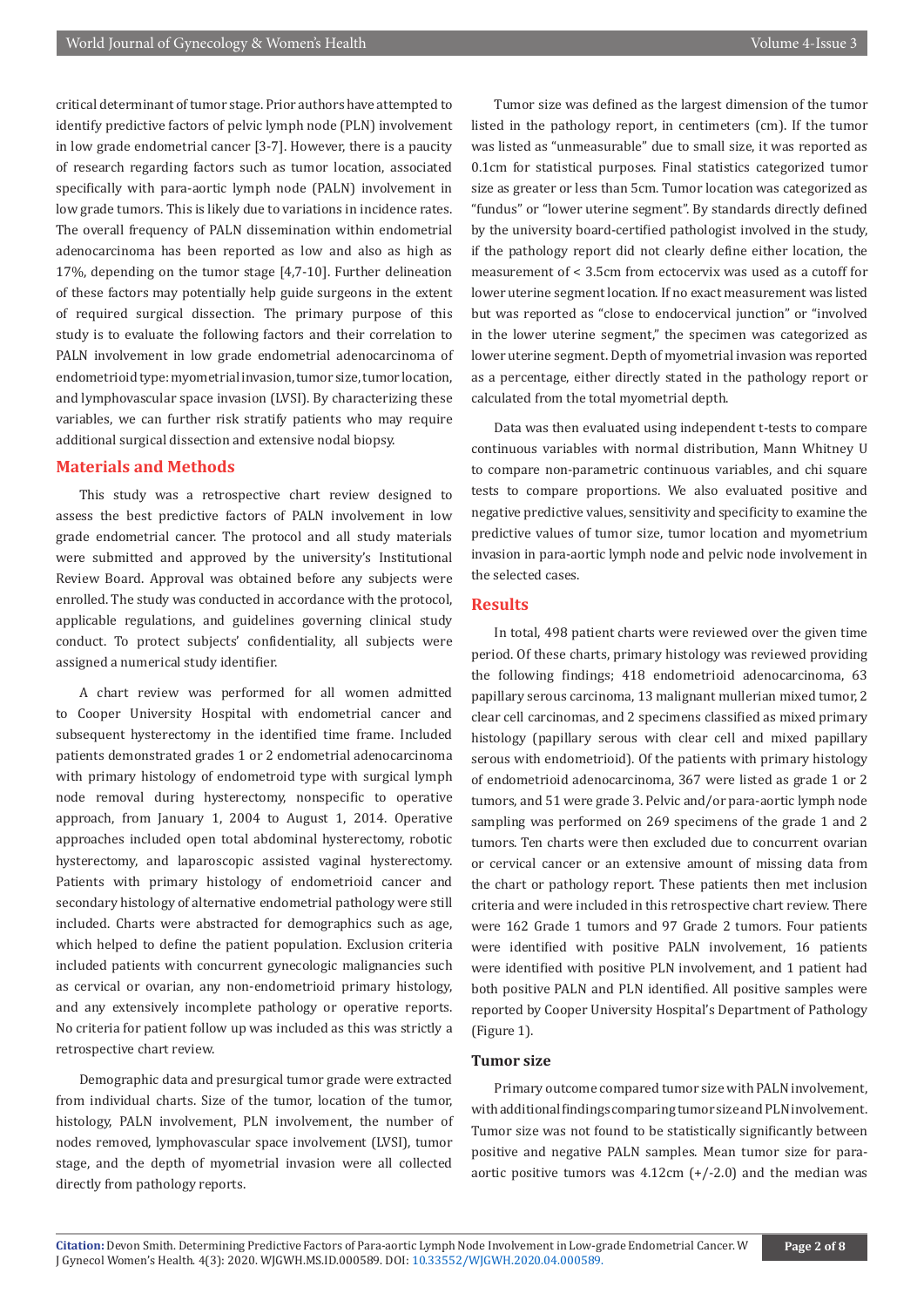4.5 cm. The mean tumor size for para-aortic negative tumors was 3.9 cm (+/-3.7) with a median of 3.5 cm (p=0.29, Figure 2). Tumors measuring 5cm or more were found to have the following associations with positive PALN involvement: a positive predictive value (PPV) of 2.94%, a negative predictive value (NPV) of 98.92%,

sensitivity of 50.00% and specificity of 73.60% (Figure 3). Tumors of 5cm or more were found to have the following associations with positive PLN involvement: PPV of 14.71%, NPV of 96.77%, sensitivity of 62.50% and specificity of 75.63% (Figure 4).



**Figure 1:** Inclusion and exclusion criteria for patient selection.

\*259 patients included in study; Grade 1, 2 endometrioid adenocarcinoma with pelvic and/or para-aortic lymph nodes sampled. 10 charts excluded due to extensive missing data or concurrent additional cancer.



**Figure 2:** Mean tumor size for those with positive para-aortic lymph nodes (N=4) versus tumors with negative para-aortic lymph nodes (N=250). Mean tumor size for para-aortic positive tumors was 4.12cm (+/-2.0). The mean tumor size for para-aortic negative tumors was 3.97cm (+/-3.7) (p=0.29).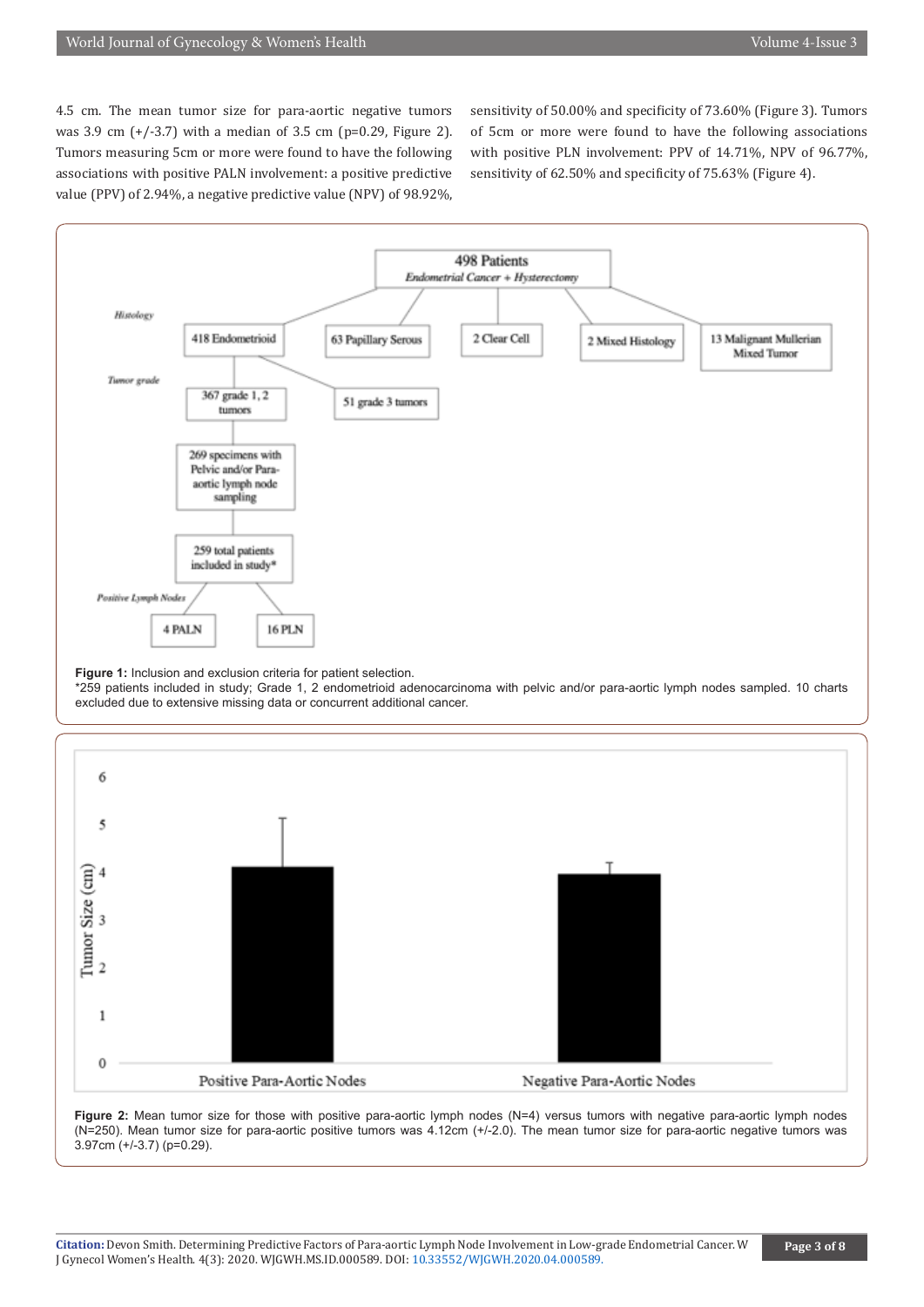

**Figure 3:** Receiver operating characteristic (ROC) curve for tumor size and positive para-aortic lymph nodes. Tumors measuring 5cm or more were found to have the following associations with positive PALN involvement: a positive predictive value (PPV) of 2.94%, a negative predictive value (NPV) of 98.92%, sensitivity of 50.00% and specificity of 73.60% Area under the curve (AUC) 0.575.



**Figure 4:** ROC Curve for tumor size and positive pelvic lymph nodes. Tumors of 5cm or more were found to have the following associations with positive PLN involvement: PPV of 14.71%, NPV of 96.77%, sensitivity of 62.50% and specificity of 75.63%. AUC 0.718.

#### **Tumor location**

Tumor location, which was defined as "lower uterine segment" or "fundus", was compared to pelvic and para-aortic lymph node involvement. Three of the four patients (75%) who had positive PALN identified, had a tumor located in the fundal region. Of the 254 patients without PALN involvement, 179 (70.50%) also had tumors located in the fundal region (p=1.00, Figure 5). Fundal tumors had a PPV of 1.66%, NPV of 98.70%, SN of 75.00% and SP of 29.92% for PALN involvement. When comparing PLN metastasis and tumor location; 7 out of the total 16 positive pelvic node samples had a tumor located in the uterine fundus (43.75%). Out of the 242 negative pelvic node specimens, 174 samples (71.90%) were also fundal tumors (p=0.02). Fundal tumors had a PPV of 3.87%, NPV

of 88.31%, sensitivity of 43.75% and specificity of 28.10% for PLN involvement.

#### **Myometrial Invasion**

Myometrial invasion was not statistically significant between positive and negative PALN samples. Mean percentage of myometrial invasion for tumors with positive para-aortic lymph nodes (N=4) versus tumors with negative para-aortic lymph nodes (N=255) was compared. Mean myometrial invasion for para-aortic positive tumors was 50.25% (+/-18.8). The mean myometrial invasion for para-aortic negative tumors was 31.3% (+/29.59) (p=0.14, Figure 6). Results comparing pelvic and para-aortic lymph node involvement were also dichotomized by the median of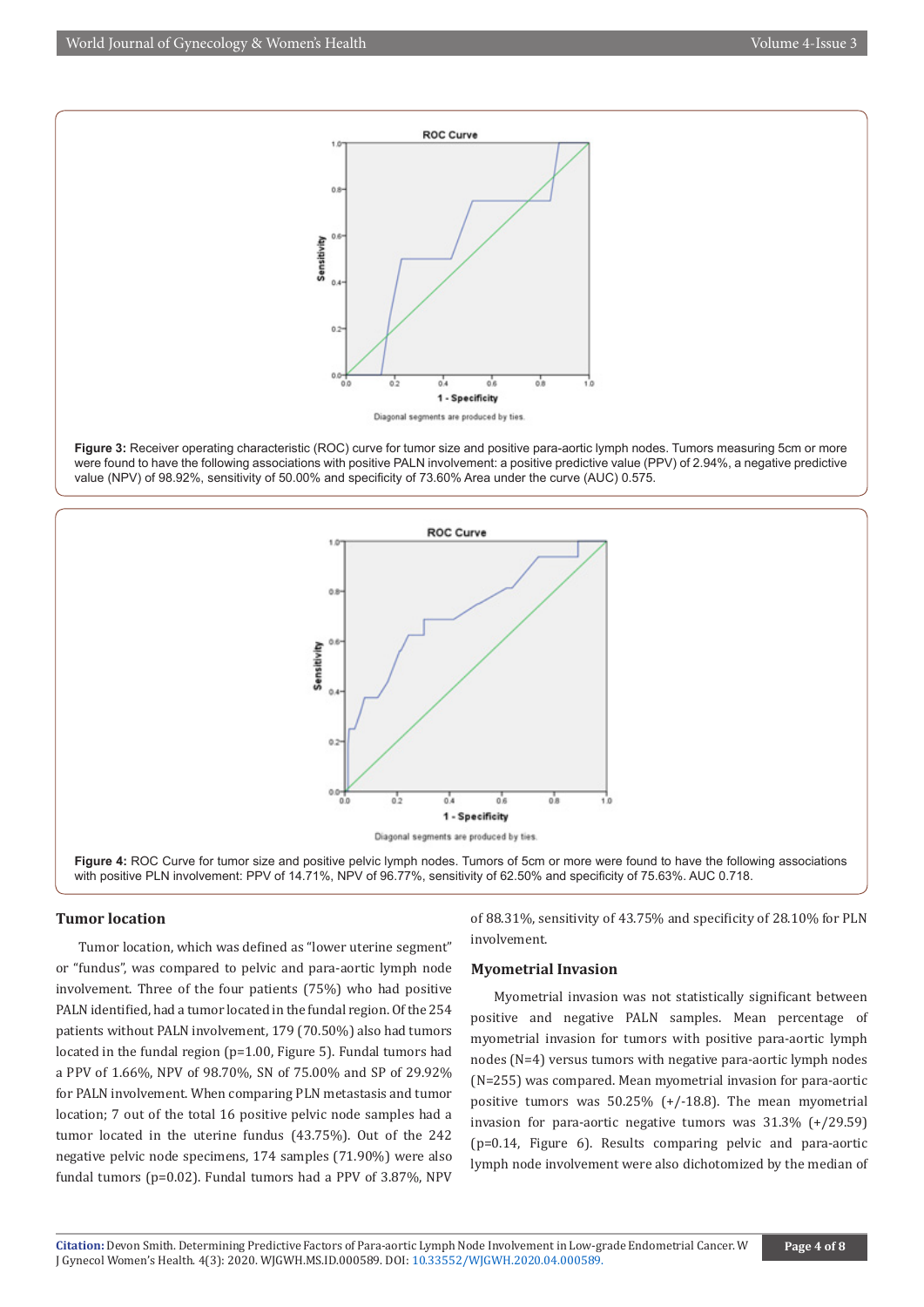myometrial invasion percentage of 28%. All four patients identified with positive PALN involvement had greater than 28% myometrial invasion. Of the remaining 255 patients, 125 samples also had >28% myometrial invasion, producing a PPV of 3.10%, NPV of 100.0%, sensitivity of 100.0% and specificity of 50.98% (Figure 7). In the positive PLN samples (N=16), myometrial invasion had

a reported median of 71% compared to a median of 26% invasion in the negative group ( $N=243$ ) ( $p<0.001$ ). Patients identified with PLN metastasis and >28% myometrial invasion were calculated to have a PPV of 10.85%, NPV of 98.46%, sensitivity of 87.50%, and specificity of 52.67% (Figure 8).







**Figure 6:** Mean percentage of myometrial invasion for tumors with positive para-aortic lymph nodes (N=4) versus tumors with negative paraaortic lymph nodes (N=255). Mean myometrial invasion for para-aortic positive tumors was 50.25% (+/-18.8). The mean myometrial invasion for para-aortic negative tumors was 31.3% (+/- 29.59) (p=0.14).



**Figure 7:** ROC Curve. Myometrial invasion and positive para-aortic lymph nodes. All four patients identified with positive PALN involvement had greater than 28% myometrial invasion. Of the remaining 255 patients, 125 samples also had >28% myometrial invasion, producing a PPV of 3.10%, NPV of 100.0%, sensitivity of 100.0% and specificity of 50.98%. AUC 0.713.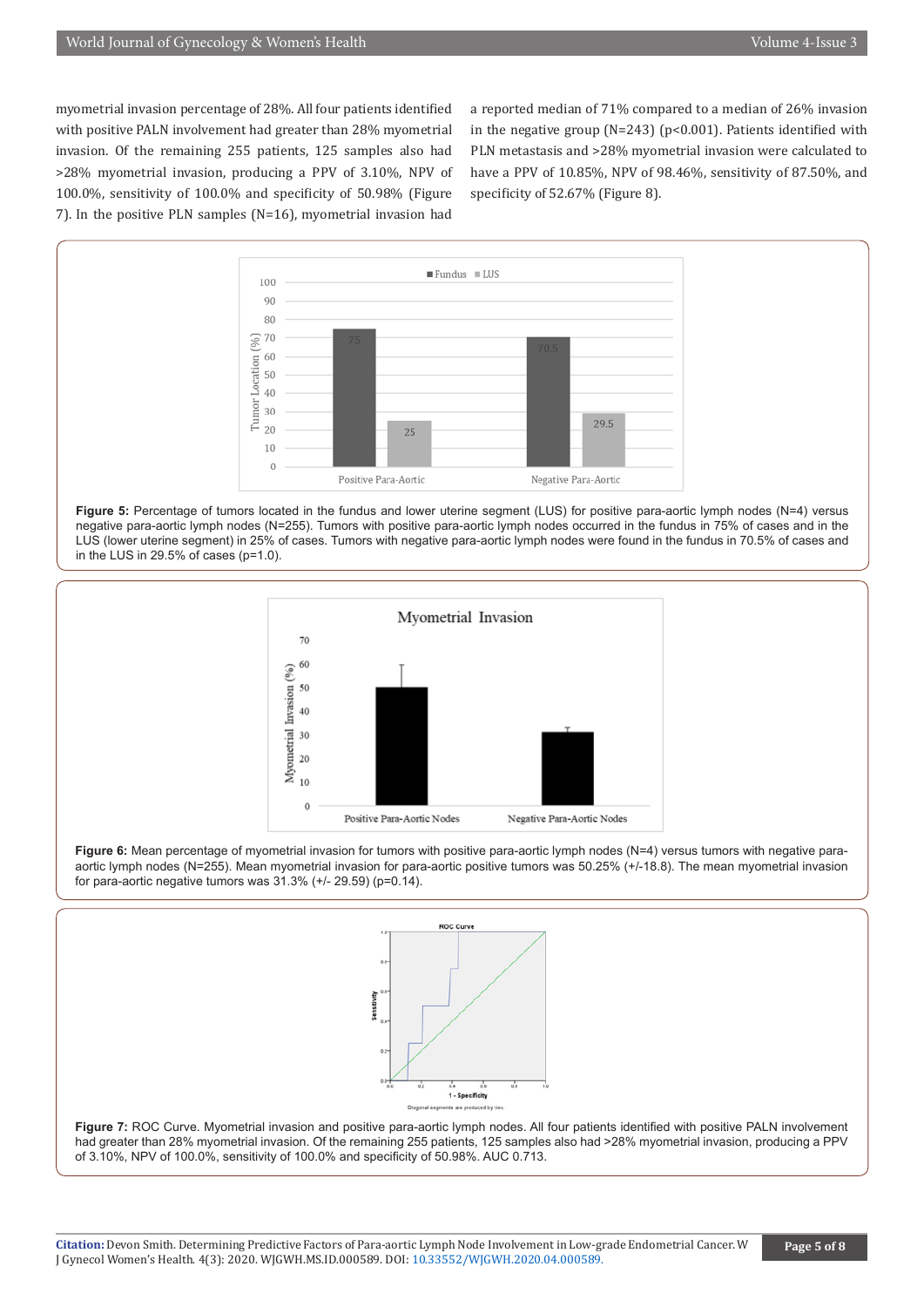

#### **LVSI**

Secondary findings comparing lymph node metastasis and LVSI were also identified. LVSI was found to significantly correlate with positive lymph node samples in both para-aortic and pelvic specimens. Of the four patients identified with positive PALN, 100% had positive LVSI compared to positive LVSI in 22.31% of the negative para-aortic specimens (p=0.003, Figure 9). LVSI was also found to independently correlate to pelvic lymph node involvement. Of the 16 samples identified with positive pelvic nodes, 81.25% (n=13) had positive LVSI, compared to only 19.67% (n=47) of negative pelvic lymph node specimens with positive LVSI  $(p < 0.001)$ .



Figure 8: Percentage of tumors with positive lymphovascular space invasion (LVSI) for positive para-aortic lymph nodes (N=4) versus negative para-aortic lymph nodes (N=251). Of the tumors with positive para-aortic lymph nodes, 100% had LVSI. The tumors with negative para-aortic lymph nodes had LVSI at a rate of 22.31% (p=0.003).

#### **Discussion**

The Mayo criteria, established in 2004, is a widely recognized algorithm for lymph node dissection in the management of endometrial cancer5. The criteria states that the following tumor characteristics do not require lymph node dissection: histologic FIGO (International Federation of Gynecology and Obstetrics) grades 1 or 2, with myometrial invasion less than or equal to 50%, and primary tumor diameter less than or equal to 2cm. Additionally, patients who do not meet this criteria, with tumor size

of greater than 2cm and myometrial invasion greater than 50% or have non-endometrioid histology, should undergo both pelvic and para-aortic lymph node biopsies [5]. These guidelines have been supported by additional literature stating that patients with low risk endometrial cancer have a low rate of lymph node metastasis [11]. Despite recommendations, para-aortic lymph node dissection is still not performed as routinely as pelvic nodal dissection even in appropriate cases, potentially due to the technical complexity and associated risk profile. Para-aortic lymph node dissection is surgically more challenging and carries a higher morbidity [12],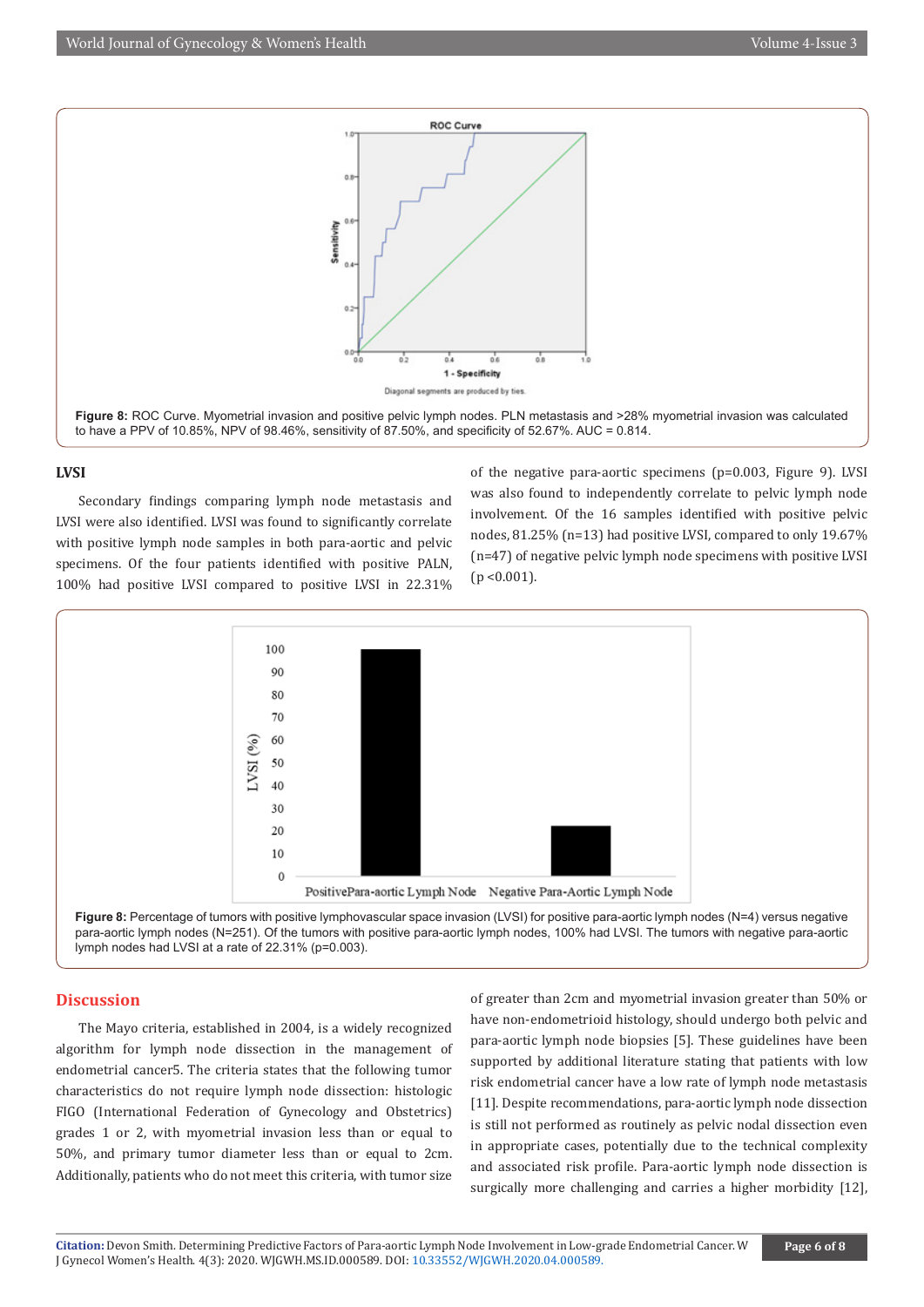so it is essential to determine if any specific predictive factors can be identified to assist surgeons in this complex operative decision making.

Based on our study results, when looking at independent predictive factors of PALN involvement in low grade endometrial cancer, LVSI was the only variable found to be statistically significant. Tumor size, location, and myometrial invasion were not found to be significant predictive factors, although some findings such as the negative predictive values, sensitivity, and specificity produced could still offer support of clinical guidance. LVSI has been previously studied as an independent factor for PLN involvement [3,13] and has been found to be highly predictive of nodal disease in some low-grade endometrial cancers. In a previous study by Kumar et al. looking specifically at para-aortic lymphadenectomy, it was found that the rate of PALN metastasis in patients with endometrioid type endometrial cancer without LVSI was only 0.80% [14]. Our study demonstrates that of the samples with positive PALN involvement, 100.00% had LVSI, compared to only 22.31% of the negative PALN samples (p=0.003). These findings further support the predictive value of LVSI on PALN involvement in low grade endometrial cancers.

Although myometrial invasion, tumor size, and tumor location did not produce significant outcomes for PALN in our study, secondary results generated are still warranted to discuss. Myometrial invasion showed significance when looking at the relation with pelvic lymph node involvement, with a median of 71% invasion. A median of 48% invasion was seen with paraaortic lymph nodes, although this finding was not significant. These results further support the previously described Mayo criteria5. Our findings also showed tumors measuring greater than 5cm had a negative predictive value of 98.92% for PALN involvement and a negative predictive value of 96.77% for PLN metastasis. In regard to tumor location, although the sample size was small, 3 out of the 4-positive para-aortic lymph node samples were found to be located in the uterine fundus, producing a negative predictive value of 98.7% for PALN involvement. The present findings may suggest that tumors smaller than 5cm and tumors located outside of the fundal region are less likely to have PALN metastases.

Further research should be conducted to evaluate these predictive factors of lymph node involvement in larger populations and also with different histologic type endometrial cancers. Overall survival rate has been shown to be higher in patients with complete lymphadenopathy in endometrial cancer [15], but again this is not without the risk of extensive dissection. This debated topic should be continued to be studied as it is essential to improve the recommendations and indications for lymph node dissection.

Our study is not without limitations. First, the sample size of 20 patients with positive nodal samples is extremely low. While we attribute this to our strict inclusion criteria, our actual sample size was much lower than anticipated. Given the low rates of PALN

involvement in low grade endometrial cancer, this study may have benefited from a larger sample size or a case-control study design. Second, our study included patients from several surgeons. This may have introduced bias into the results, as diversity in surgical techniques may have contributed to a discrepancy between the number of nodes collected during each case. Finally, given the retrospective nature of the study, a portion of the patient charts and pathology reports did not include all of the information desired for the study.

#### **Conclusion**

Lymphovascular space invasion may be an independent predictor of both para-aortic and pelvic lymph node involvement in low grade endometrial tumors. It remains unclear whether tumor size, location, and myometrial invasion can be used to predict para-aortic nodal involvement in these cases. Additional research is needed before these factors should be used to dictate treatment algorithms or surgical decisions.

#### **Acknowledgement**

Adeima Ibanga BS, Simran Kripalani BS, Anjali Sivendra MS, BS

#### **Conflict of Interest**

Authors declare no conflict of interest.

#### **References**

- 1. Worldwide cancer data (2018) World Cancer Research Fund.
- 2. (2020) Key Statistics for Endometrial Cancer.
- 3. [Zhang C, Wang C, Feng W \(2012\) Clinicopathological risk factors for](https://pubmed.ncbi.nlm.nih.gov/22932266/) [pelvic lymph node metastasis in clinical early-stage endometrioid](https://pubmed.ncbi.nlm.nih.gov/22932266/) [endometrial adenocarcinoma. Int J Gynecol Cancer 22\(8\): 1373–1377.](https://pubmed.ncbi.nlm.nih.gov/22932266/)
- 4. [Chi DS, Barakat RR, Palayekar MJ, Levine DA, Sonoda Y, et al. \(2008\) The](https://pubmed.ncbi.nlm.nih.gov/18334008/) [incidence of pelvic lymph node metastasis by FIGO staging for patients](https://pubmed.ncbi.nlm.nih.gov/18334008/) [with adequately surgically staged endometrial adenocarcinoma of](https://pubmed.ncbi.nlm.nih.gov/18334008/) [endometrioid histology. Int J Gynecol Cancer 18\(2\): 269–273.](https://pubmed.ncbi.nlm.nih.gov/18334008/)
- 5. [Mariani A, Dowdy SC, Cliby WA, Gostout BS, Jones MB, et al. \(2008\)](https://pubmed.ncbi.nlm.nih.gov/18304622/) [Prospective assessment of lymphatic dissemination in endometrial](https://pubmed.ncbi.nlm.nih.gov/18304622/) [cancer: A paradigm shift in surgical staging. Gynecolo Oncol 109\(1\):](https://pubmed.ncbi.nlm.nih.gov/18304622/) [11–18.](https://pubmed.ncbi.nlm.nih.gov/18304622/)
- 6. [ASTEC study group, Kitchener H, Swart AMC, Qian Q, Amos C, Parmar](https://pubmed.ncbi.nlm.nih.gov/19070889/) [MKB \(2009\) Efficacy of systematic pelvic lymphadenectomy in](https://pubmed.ncbi.nlm.nih.gov/19070889/) [endometrial cancer \(MRC ASTEC trial\): A randomised study. Lancet](https://pubmed.ncbi.nlm.nih.gov/19070889/) [373\(9658\): 125-136.](https://pubmed.ncbi.nlm.nih.gov/19070889/)
- 7. [Akbayir O, Corbacioglu A, Goksedef BPC, Numanoglu C, Akca A, et al.](https://pubmed.ncbi.nlm.nih.gov/22310644/) [\(2012\) The novel criteria for predicting pelvic lymph node metastasis in](https://pubmed.ncbi.nlm.nih.gov/22310644/) [endometrioid adenocarcinoma of endometrium. Gynecol Oncol 125\(2\):](https://pubmed.ncbi.nlm.nih.gov/22310644/) [400-403.](https://pubmed.ncbi.nlm.nih.gov/22310644/)
- 8. [Morrow CP, Bundy BN, Kurman RJ, Creasman WT, Heller P, et al. \(1991\)](https://pubmed.ncbi.nlm.nih.gov/1989916/) [Relationship between surgical-pathological risk factors and outcome](https://pubmed.ncbi.nlm.nih.gov/1989916/) [in clinical stage I and II carcinoma of the endometrium: A Gynecologic](https://pubmed.ncbi.nlm.nih.gov/1989916/) [Oncology Group study. Gynecol Oncol 40\(1\): 55-65.](https://pubmed.ncbi.nlm.nih.gov/1989916/)
- 9. [Creasman WT, Morrow CP, Bundy BN, Homesley HD, Graham JE, et al.](https://pubmed.ncbi.nlm.nih.gov/3652025/) [\(1987\) Surgical pathologic spread patterns of endometrial cancer. A](https://pubmed.ncbi.nlm.nih.gov/3652025/) [Gynecologic Oncology Group Study. Cancer 60\(8 Suppl\): 2035–2041.](https://pubmed.ncbi.nlm.nih.gov/3652025/)
- 10. [Hirahatake K, Hareyama H, Sakuragi N, Nishiya M, Makinoda S, et al.](https://pubmed.ncbi.nlm.nih.gov/9209518/) [\(1997\) A clinical and pathologic study on para-aortic lymph node](https://pubmed.ncbi.nlm.nih.gov/9209518/) [metastasis in endometrial carcinoma. J Surg Oncol 65\(2\)82–87.](https://pubmed.ncbi.nlm.nih.gov/9209518/)